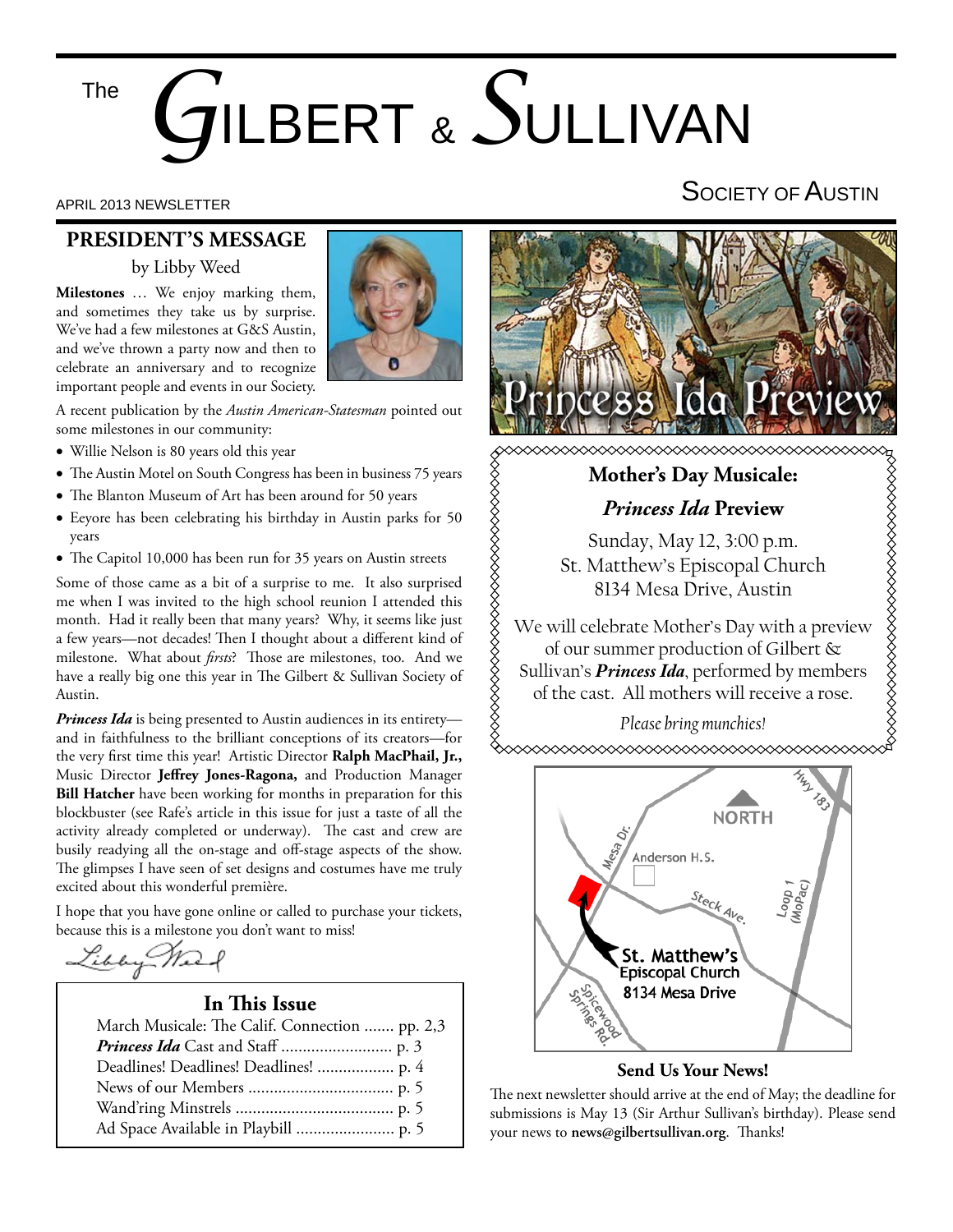### **Sir Arthur Sullivan: The California Connection by Reba Gillman**



On Sunday, March 10, 68 people gathered at the Brentwood Christian School's lovely Worley Barton Theater for a G&S Musicale that turned out to be very different from any we've had before. We were to hear an eminent visiting speaker; the subject was Sullivan as a relative; and there was no music, except our two traditional songs sung by

the audience (Music Director Jeffrey Jones-Ragona played the piano for "Hail, Poetry" from *The Pirates of Penzance*, with Russell Gregory singing the Pirate King's lead-in, and "Now to the Banquet We Press" from *The Sorcerer*). Scott Hayes was the speaker, and he gave us many insights into his great-greatuncle Sir Arthur Sullivan. His chief emphasis was to honor this eminent relative and reveal to us how lovingly and generously he had assisted the family of his brother, who died young, leaving a wife and eight children. It is fairly well known that Fred Sullivan was a great hit playing the part of the Learned Judge in the original D'Oyly Carte production of *Trial by Jury*. It was a tragic loss when he fell ill and died at the age of 39, and his brother, Sir Arthur, was grief stricken. What is not generally known is how involved Sullivan became in the care of his brother's family.

Scott Hayes is from California. When he retired some years ago, he decided to spend some of his new free time researching the life of the great-great-uncle who had spent so much time and money helping his deceased brother's family. Scott did a thorough job of research, interviewing elderly family members, gaining access to letters Sullivan had written, and investigating any other resources he turned up. With his wife, Kitty, he has traveled around to speak to interested groups (usually Sullivan-oriented). He has charged no fee, and has paid his own travel expenses and hotel bills, although he was pleased to accept offers to stay in the homes of interested persons wherever he went.

Our Society was delighted to put him and Kitty up, thanks to Kay and Russell Gregory, and escort him on interesting tours of Central Texas (thanks to Bill Hatcher and Rafe MacPhail). There were several dinners, lunches and breakfasts, including barbecue at the Gregorys', breakfast at Libby Weed's, and a dinner at Estancia Churrascaria (a Brazilian Steakhouse) generously hosted by Stanley Bullard and enjoyed by several board members and other important and hard-working Society members. And finally, an informal evening at the wondrous log cabin lake home of Chris Buggé, where we enjoyed desserts and cocktail foods. Scott gave us a short talk quoting from some of the many letters Sullivan wrote to his mother. The hosting sociability of this weekend was an opportunity to get to know our interesting visitors, and to tell them about our now very well organized Society. It was a sample of an important aspect of membership in The Gilbert & Sullivan Society of Austin: we not only enjoy Gilbert and Sullivan together, we also enjoy each other—we are indeed a very

interesting and diverse bunch of people!

Scott's talk at the Musicale covered many subjects. First he explained the family. When Fred died, his wife Charlotte continued to live in England, and Sir Arthur contributed much to their support. She remarried and moved her family to Los Angeles, where her brother William Lacy was already living with his family. Sullivan continued to provide important moral and financial support and Bertie, the oldest boy, remained in England with him. Bertie was like a son to Sullivan, and shared performing interests. While living in Los Angeles, Charlotte bore a ninth child, and died soon after. Her young widowed husband confessed that he felt totally incapable of managing this ménage, and soon moved back to England by himself. Sullivan's advice to his family was, "Above all things stick together. In the Battle of Life you want all of your Army." But an important addition was, "Don't waste a moment of playtime on work!"

Sullivan went to visit his family in 1885 and was treated to a thorough dose of the wonders of America. Sight-seeing in the enterprising new state of California, he was overcome by the magnificent views of the native wilderness. He enjoyed nature in Yosemite, but he also delighted in the fine upscale hotel he stayed in while there. Sir Arthur was used to fine living. He visited a developing San Francisco and especially enjoyed its Chinatown, as have many other visitors. He went to a gathering of Chinese workmen and found himself in the middle of a large and serious demonstration demanding better conditions for these imported workers. Scott did not go into detail about this, but we need to remember that many Chinese workers had been brought to this county to build the east-west railroad, and had been treated almost like slave labor. Sullivan played on an organ when crossing the Sierra Nevada and passed through Iowa, where no liquor was allowed. He wrote in his diary, "Shall not dine in Iowa." He also visited Niagara Falls and was amazed at its tremendous force, and went to New York City to see the D'Oyly Carte production of *The Mikado*.

It is not well-known that, in an effort to protect their copyright, D'Oyly Carte never allowed Sullivan's orchestrations to be published, while Gilbert's exact words were published and widely known. This meant that Sullivan's genius in composing music, and the interesting and varied instrumentation that enlivened Gilbert's words, was not available to the public and was not appreciated during Sullivan's life-time. The published vocal scores present the music in rather ordinary piano arrangements and give no hint of the skill and humor Sullivan used in his composing.

Thank you, Scott Hayes, for giving our Society such a vivid picture of your relative's whirlwind visit to the U.S.

Scott Hayes's book, *Uncle Arthur: The California* **Connection,** is available on-line from The Sir Arthur Sullivan Society at **www.sullivansociety.org.uk**. (Click on SHOP.) The book sells for  $£11.00$  (about \$17) plus postage, and one can pay using PayPal.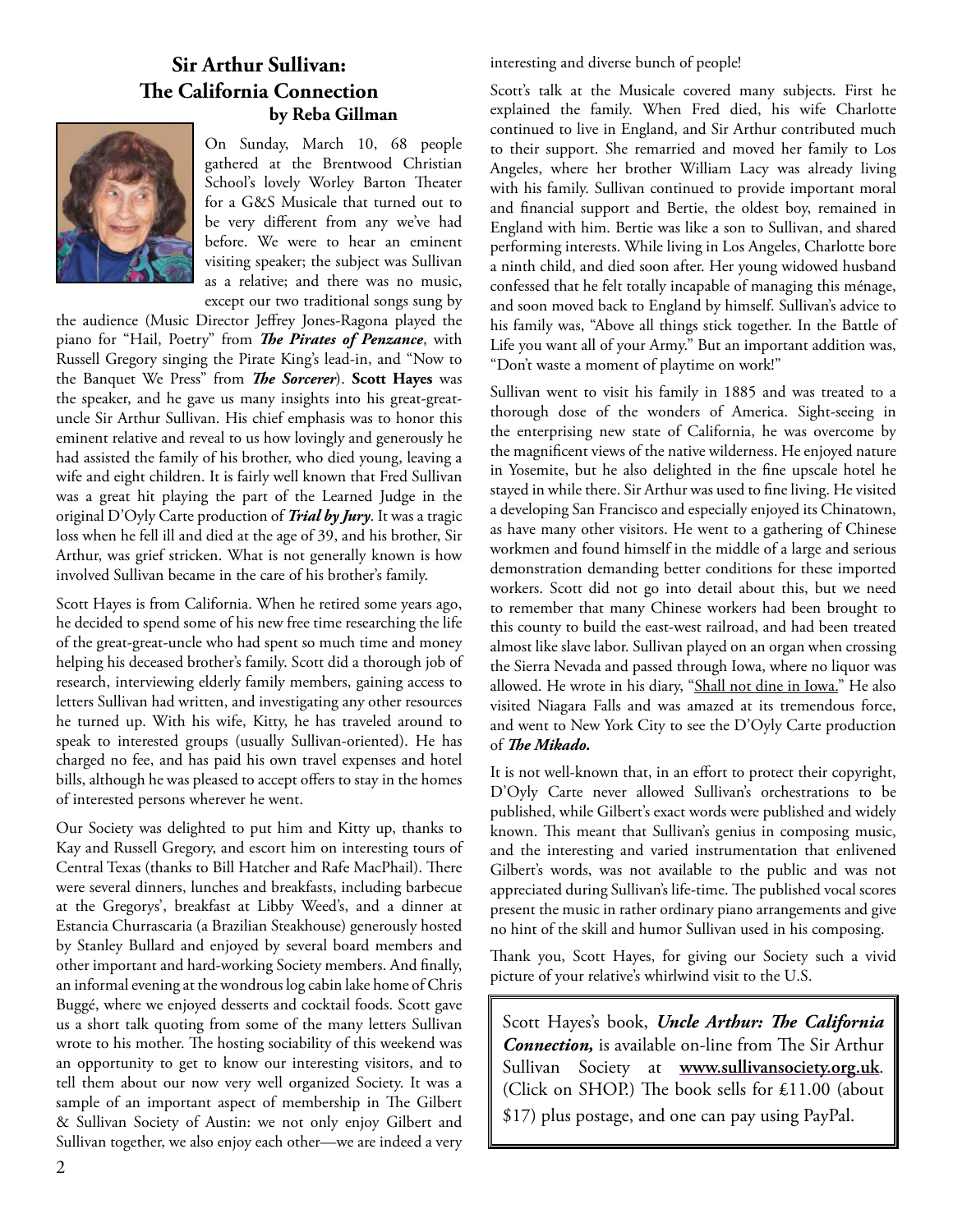### **Sir Arthur Sullivan: The California Connection** *photos courtesy Steve Schwartzman see more at* **gilbertsullivanaustin.smugmug.com**



*Scott Hayes (above with his Uncle Arthur, and below left) gave a delightful and well-illustrated lecture* 





*Pirate King Russell Gregory*





*Kitty and Scott Hayes with Angela Irving and Arthur DiBianca*



*our President, Libby Weed*



*Music Director Jeff rey Jones-Ragona & Artistic Director Ralph MacPhail, Jr.*

*the little Cat Orchestra sculptures Mr. Hayes inherited once belonged to Sir Arthur Sullivan*



#### **SUMMER GRAND PRODUCTION**

**Iune 13-23** 9 Performances

### *Princess Ida* **Cast and Staff**

King Hildebrand – **Gil Zilkha** Hilarion – **Holton Johnson** Cyril – **Michael Borysow** Florian – **Derek Smootz** King Gama – **Arthur DiBianca** Arac – **Russell Gregory** Guron – **Robert L. Schneider** Scynthius – **Spencer Reichman** Princess Ida – **Michelle Haché** Lady Blanche – **Patricia Combs** Lady Psyche – **Amelia Ciskey** Melissa – **Angela Irving** Sacharissa – **Alix Reilman** Chloe – **Kate Clark** Ada – **Brittany Trinité**

Chorus of Courtiers and Soldiers: **Daniel Brookshire, Andy Fleming, David Fontenot, Ezra Hankin, Mark Long, Jay Michael, Scott Poppaw, Adam Sales, Mario Silva, Jon Silver, David Treadwell, Jay Young**

Chorus of Courtiers and Girl Graduates: **Amanda Kay Boundy, Sue Ricket Caldwell, Pamela Christian, Katy Fontenot, Leann Fryer, Rosa Harris, Jan Jones, Karlyn McCutchan, Nicole Ryder, Rachael Shaw**

Artistic Director: **Ralph MacPhail, Jr**. Music Director: **Jeffrey Jones-Ragona** Production Manager: **Bill Hatcher** Stage Manager: **Monica Kurtz** Set Designer: **Ann Marie Gordon** Lighting Designer: **Jennifer Rogers** Costume Coordinator: **Pam Fowler**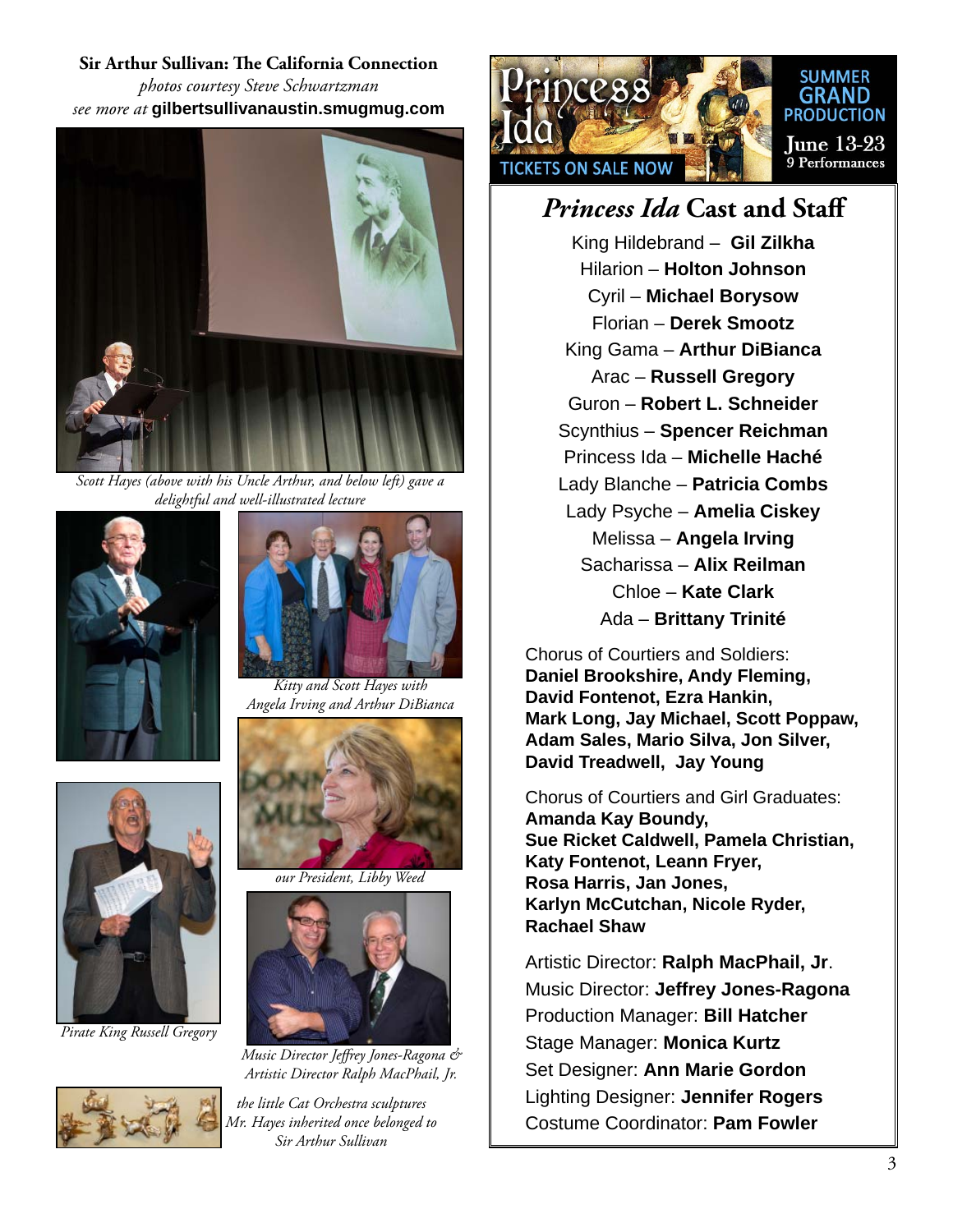#### **Deadlines—Deadlines—Deadlines!**

by Ralph MacPhail, Jr.



'Tis April 5, and I've known for *months* that Sue Caldwell is expecting, by the end of today, a column from Bridgewater for the *Newsletter*  you're holding. I suppose it's human nature to wait until the last moment, and Sue's been around long enough to know not to expect early submissions—from me, anyway.

As I was reflecting on this (it was more fun to so reflect than to sit down and *write*), it occurred to me that deadlines—*lots* of them—are faced

by all of us who are involved in theatrical production.

I know I need to be ready to start staging *Princess Ida* at the first rehearsal following the GSSA Musicale on May 12. Am I ready never having directed this show before? Not by a long shot. But I finished staging—on paper—Act I before I left my desk yesterday. "No worries," as the kids say. There's still plenty of time. . . .

But while this date looms, there's some satisfaction in having already met earlier deadlines. This is the fourth column on *Princess Ida*, and the earlier three were filed on time. Our efficient Production Manager Bill Hatcher has met more deadlines than I can count—and tossed more than a few my way ("Have you a Flow-chart? Staging Sequences? Rehearsal Blocks?"). Months ago, Jeffrey and I, at Bill's urging, worked at selecting a score to use for the show (the standard score is published only in England and doesn't include the dialogue) so they would be on hand by auditions. Done.

Bill's also pulled from me a prop list (however preliminary), set plans (in time for a production meeting in Austin the Saturday following auditions), and costume information, 'most all of this in 2012. As late as yesterday we were wrestling on how to divide the Men's Chorus in Act I into Soldiers and Courtiers (they're all Soldiers in Acts II and III), and just two days ago we decided to make the Daughters of the Plough in Acts II and III supernumeraries (quite apart from the Ladies Chorus). Why was it important to make these decisions now? Because according to contract from our costumiers, the Malabars in Winnipeg, we have to submit this information 45 days prior to the production. *They* have *their* deadlines to meet, too.

The resourceful Bill has also managed to rent some interesting props for the Girl Graduates to use in their studies in Act II from our friends at the Gilbert & Sullivan Society of Seattle. They're already in Austin and ready to use in rehearsal—one less thing to worry about.

But we've both been worrying about the huge broadswords needed by Arac, Guron, and Scynthius in Act I. Bill suggested I contact my friend Mary Metz, M.B.E., of the Gilbert & Sullivan Society of Houston. According to an e-mail I saw this morning, Houston leading lights Steve and Barbara Robbins (who have seen some of *our* shows) are checking the warehouse today to see if they will be available. Here's hoping. [Later: They found them. And they will shortly be on their way to Austin!]

Tonight I'll be in Bridgewater, but I'd really love to be in Austin, for our incredible media relations guy, David Little, will be meeting with Michelle, Holton, Derek, Michael, and a photographer to shoot production logo that will grace posters, postcards, the website, and our playbill/program's cover. It won't be too early to get this

done, David will tell you. And he has a list of *additional* self-imposed deadlines for other strategies to let all of Austin know that *Princess Ida* will be The Show to See in June.

Last night, President Libby Weed sent me and several others a draft of a fundraising letter to look over. (What *would* we do without e-mail?) And this is just one example of the work that's been going on by our hard-working and dedicated Board of Directors as they raise funds, line up personnel, write contracts, enter into agreements, plan publicity stunts, sponsor informal concerts, write for grants, and meet so many other deadlines that my grey matter swirls when thinking about them.

Jeffrey will be starting music rehearsals later than usual, necessitated by the Austin Lyric Opera schedule, but this will be a first *Princess Ida* for him, too, and you know as well as I do that he will be more than prepared for *his* first rehearsal: deadline, April 30.

Bill Hatcher has also been working this week (and earlier) at securing air travel for me and Alice. He's always on top of his deadlines, but on this matter he's been waiting for prices to drop, and when they did earlier this week, he swooped down (if you can do this by computer) and nailed our flights (to mix a metaphor).

Michael Meigs has found a car for my use (*thank* you, R. B. Rudy!), and Michael's even going to let me use *his* car—after he leaves the country. Dates for taking delivery of and switching vehicles are all worked out, as are the dates for my (and Alice's) stay with the everhospitable Russell and Kay Gregory.

Chris Buggé responded to Bill's invitation to build three tables for Act II of *Princess Ida*. We don't need them for performances only we also need them *early* for rehearsals (since they need to be of a special size, be moved by the cast, and be sturdy enough to be stood upon), starting in early May. Chris made one, sent me a photo for approval (e-mail again!), which was immediately forthcoming. I wouldn't be surprised if he's already completed the other two, too. Deadline more than met—and one less thing to be concerned about.

And while Chris was building tables, Bill was foraging for stools (we'll need over a dozen—and need them for rehearsals, too—no waiting to the last minute).

Bill has also published the rehearsal schedule, after wrangling the cast's conflicts (a *huge* job!), and now all company members know when they will be needed for rehearsal and can thus plan their lives around our exciting project.

If you've read this, you will know that I met my deadline (well, if I were late, Sue would never tell you), as did the other contributors to this issue. Sue has met her own subsequent deadlines of compiling the submissions into a coherent and attractive issue, circulating them multiple times to her informal editing/proofreading committee, editing based on our picky feedback and adding photographs, and finally firing the finished document through cyberspace to the printer. The printer has deadlines as well, for production and mailing.

There! I'm about done. I need to run this through the spell-check and read it one mo' time, and *then* I can get back to my blocking book.

But not before pressing **[SEND].**

*--Ralph MacPhail, Jr.*

P. S. Mission accomplished—deadline met!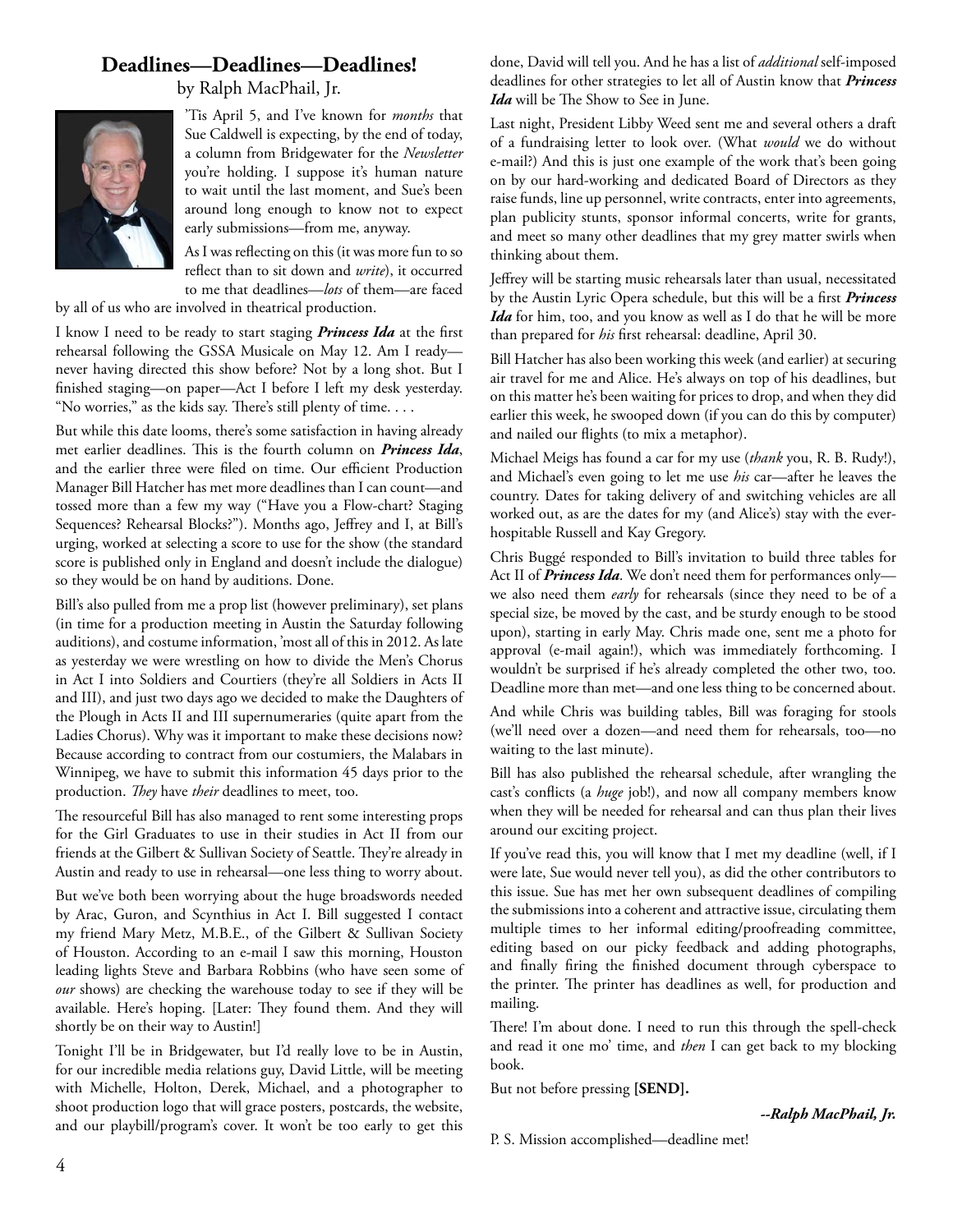| <b>MEMBERSHIP FORM</b> |  |
|------------------------|--|
|------------------------|--|

We encourage you to join our Society. If you are a member, please check your membership renewal on the top of the mailing label. If expired or near expiration, your membership needs to be updated! To correct your address, renew your membership, or become a member, complete this form, and mail it to us with your check, payable to "GSSA," or call to join (512) 472-4772 (GSSA).

Please check a membership category:

| $\Box$ Individual (\$20-\$29) |  |
|-------------------------------|--|
| Family/Group (\$30-\$49)      |  |

**Patron** (\$50-\$99)

**Grand Duke or Duchess** (\$100-\$249)  $\Box$ 

**Major General** (\$250-\$499)

**Pooh-Bah** (\$500-\$999)

 $\Box$ 

**Pirate King** (\$1000-\$2499) **Savoyard** (\$2500 & up)

| Name                                      |  |
|-------------------------------------------|--|
|                                           |  |
| State                                     |  |
|                                           |  |
|                                           |  |
|                                           |  |
| Does your company match donations?        |  |
| I'd like to volunteer. I'm interested in: |  |
|                                           |  |

We are proud to list our members in our programs, but if you would prefer NOT to be listed in our programs, please check here:

### **NEWS of our MEMBERS**

Many of our members and performers, including quite a few in the cast of *Princess Ida*, are performing in the Austin Lyric Opera production of **Faust** on April 25-27 at The Long Center for the Performing Arts. Performers include **Alix Reilman**, **Andy Fleming**, **Angela Irving**, **Carol Brown**, **Holton Johnson**, **Jake Jacobsen**, **Jan Jones**, **Jasmine Haghighatian**, **Jay Young**, **June Julian**, **Patricia Combs**, and **Rosa Harris**.

**Spencer Reichman** performed the role of Leporello in the Texas State University production of *Don Giovanni* on April 6. In contrast to traditional staging, the opera was set in the 1940's and was film noir styled. Spencer's performance was outstanding. Bravo!

Ariel Rios (who performed in our 2010 production of *The Yeomen of the Guard*) will play the role of Yussef in Spotlight on Opera's production of *Arabian Nights* on May 25 (at Bachus Conservatory Recital Hall) and May 26 (at United Christian Church). The production features excerpts from several operas, including Sir Arthur Sullivan's **The Rose of Persia**.

Musicale Coordinator **Leonard Johnson** has just returned from a visit to the University of Michigan. There, 35 years ago, he conducted the Men's Glee Club in winning the men's choral competition at the Llangollen International Music Eisteddfod (Festival) in Wales (U.K.). During this visit, he had the honor of conducting 40 members of that group plus the current members of the glee club, and also sang a solo at a gathering of about 3000 at the Hill Auditorium on campus.

### **Wand'ring Minstrels**

The Wand'ring Minstrels have added new and exciting Gilbert and Sullivan excerpts and songs to their already large repertoire. They have an upcoming show on July 21 at McGonigel's Mucky Duck in Houston.

The Gilbert & Sullivan Society of Austin's Wand'ring Minstrels are ready to entertain for your next event. Have Gilbert and Sullivan tunes performed at your home, party, school, or activity. See our website (**www.gilbertsullivan.org**) for further details.

### **Ad Space Available in the** *Princess Ida* **Playbill**

Consider purchasing an ad for your business, practice, service, etc., in the *Princess Ida* playbill. It will be seen by several thousand G&S aficionados.

Ads come in several different shapes and sizes, all at reasonable rates:

- full page  $4\frac{1}{2}$ " x7½" @ \$300,
- half page  $4\frac{1}{2}$ "x3¼" @ \$150, and
- quarter page vertical or horizontal 2¼"x3¾" or 4½"x1⅞"@ \$75.
- The one and only Full Back Page (in color!) can be yours for \$500.

Invite the people you do business with to purchase an ad and help support this production.

You can see playbills from our last four productions on our website (**www.gilbertsullivan.org**): Click Summer Grand Production, then select a show under Recent Summer Productions and click on the Playbill.

To reserve ad space in the *Princess Ida* playbill, contact **Diane Radin** at **diane@gilbertsullivan.org**. Ad copy is due by May 17.

# **Armstrong Moving & Storage**

is the official moving and storage company of The Gilbert & Sullivan Society of Austin. Many thanks, Armstrong!